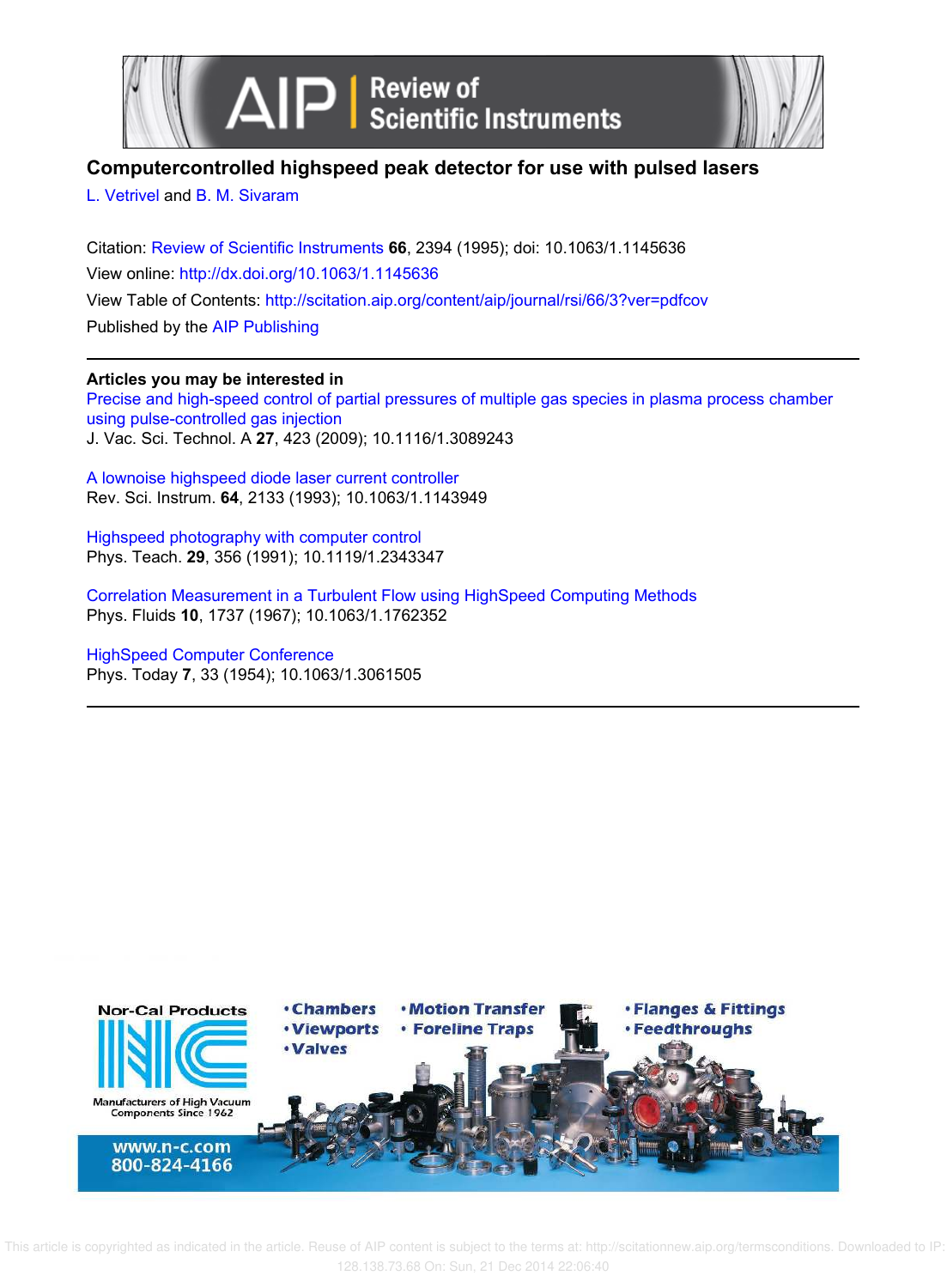# Computer-controlled high-speed peak detector for use with pulsed lasers

L. Vetrivel and B. M. Sivaram

Department of Physics, Indian Institute of Technology, Madras-600 036, India

(Received 31 October 1994; accepted for publication 29 November 1994)

A simple, computer-controlled high-speed peak detector for monitoring relative energies in experiments that involve pulsed lasers, is described. In many experiments the laser pulse energy is monitored by feeding the output from a photomultiplier to the 1  $\text{M}\Omega$  input of an oscilloscope having a bandwidth of about 100 MHz. The computer-controlled peak detector described in this paper can effectively replace the oscilloscope in such cases. There is, further, an additional advantage that the data can be processed shot by shot. High speed and long hold time are achieved by using two peak detectors in tandem. The first peak detector is capable of tracking fast pulses, but has a low hold time. The second peak detector is slower than the first but has a long hold time. The peak value is held for several minutes without appreciable decay, so that several channels can also be monitored one by one manually with an ordinary volt meter. Its versatility in measuring shot-to-shot energy variation of laser pulses, and in real-time pulse selection are demonstrated. Saturation characteristics of a nitrogen laser pumped dye laser has also been studied with two such peak detectors operated simultaneously. © 1995 American Institute of Physics.

### I. INTRODUCTION

In many experiments that use pulsed lasers the quantity that is often measured is the energy of the laser pulse. Examples of such experiments include gain measurements in dye lasers,  $1-3$  energy transmission through saturable absorbers,<sup>4</sup> etc. The simplest way to measure the energy in a laser pulse is to use a fast photodiode or a photomultiplier (PMT) to convert the light pulse to an electrical pulse and feed this electrical pulse to the 1  $M\Omega$  input of an oscilloscope of, say, 100 MHz bandwidth. The 1 M $\Omega$  input resistance, along with its usual parallel capacitance of about 30 pF, integrates the pulse. The amplitude of the integrated pulse is proportional to energy in the laser pulse. In cases where only the relative values of the energy are of importance, this arrangement can serve as a cheap and reliable relative energy meter. However, if one wants to look at the pulse-to-pulse variation in the energy or if the pulse repetition rate of the laser is very low, then it is not convenient to use an ordinary analog oscilloscope. Since only the peak value of the observed signal is of interest, a fast peak detector is sufficient to measure the energy on a relative scale. A peak detector is a special kind of sample hold circuit. The peak detector is required to have fast rise time to follow and capture the integrated pulse. After capturing the peak its value must be read and then the peak detector has to be reset. Generally, in many laser experiments, several optical detectors have to be monitored simultaneously. Thus the peak detector must hold the captured values long enough for the operator to read them one by one. These operations, if they have to be carried out manually, are slow and tedious and hence manageable only at very low repetition rates. But even at repetition rates of a few pulses per second, manual operation becomes impractical.

A few papers presenting the design and applications of peak detectors have appeared in the past.<sup>5-7</sup> In Ref. 5 a peak height measuring system is described to measure the intensity rather than the energy of a single laser pulse. This design uses discrete transistors in its design. A much simpler peak detector built with integrated circuit operational amplifiers is described in Ref.' 6. The authors use a  $10\times$  amplifier stage in front of their peak detector to measure optical pulse energies as small as 1 nJ but the reset switch is manually operated, thus limiting its application to very low repetition rate lasers. Efficient signal recovery in a laser opto-galvanic spectroscopy (LOG) experiment using a peak detector is described in Ref. 7. A metal-oxide semiconducting field-effect transistor (MOSFET) switch is used in their work but it is not operated under computer control. All these designs use only one stage for peak detection. Thus the active components must have characteristics suited for both high speed as well as long hold time but they are rarely found together with simultaneously satisfactory characteristics of high speed as well as long hold time.

In this paper we describe a simple two-stage peak detector. This design gives simultaneously satisfactory characteristics of very high speed as well as very long hold time. This is achieved by cascading two peak detectors. This peak detector can be operated either manually or under computer control. Because the entire operation can be automated, this two-stage peak detector is useful for looking at the pulse to pulse variation in the energy of a laser operating at pulse repetition rates of more than ten pulses per second. Also this computer-controlled peak detector can be programmed to accept, in real time, only those pulses that fall within certain prespecified upper and lower bounds of voltage which can correspond to specified limits of laser energy.

In Sec. II the conventional peak defector is reviewed and the cascaded arrangement of peak detector is described. in Sec. III design details of the high-speed peak detector circuit are given. Section IV gives details of the computercontrolled operation of the peak detector and Sec. V presents some of the results obtained with this peak detector.

This article is copyrighted as indicated in the article. Reuse of AIP content is subject to the terms at: http://scitationnew.aip.org/termsconditions. Downloaded to IP: 128.138.73.68 On: Sun, 21 Dec 2014 22:06:40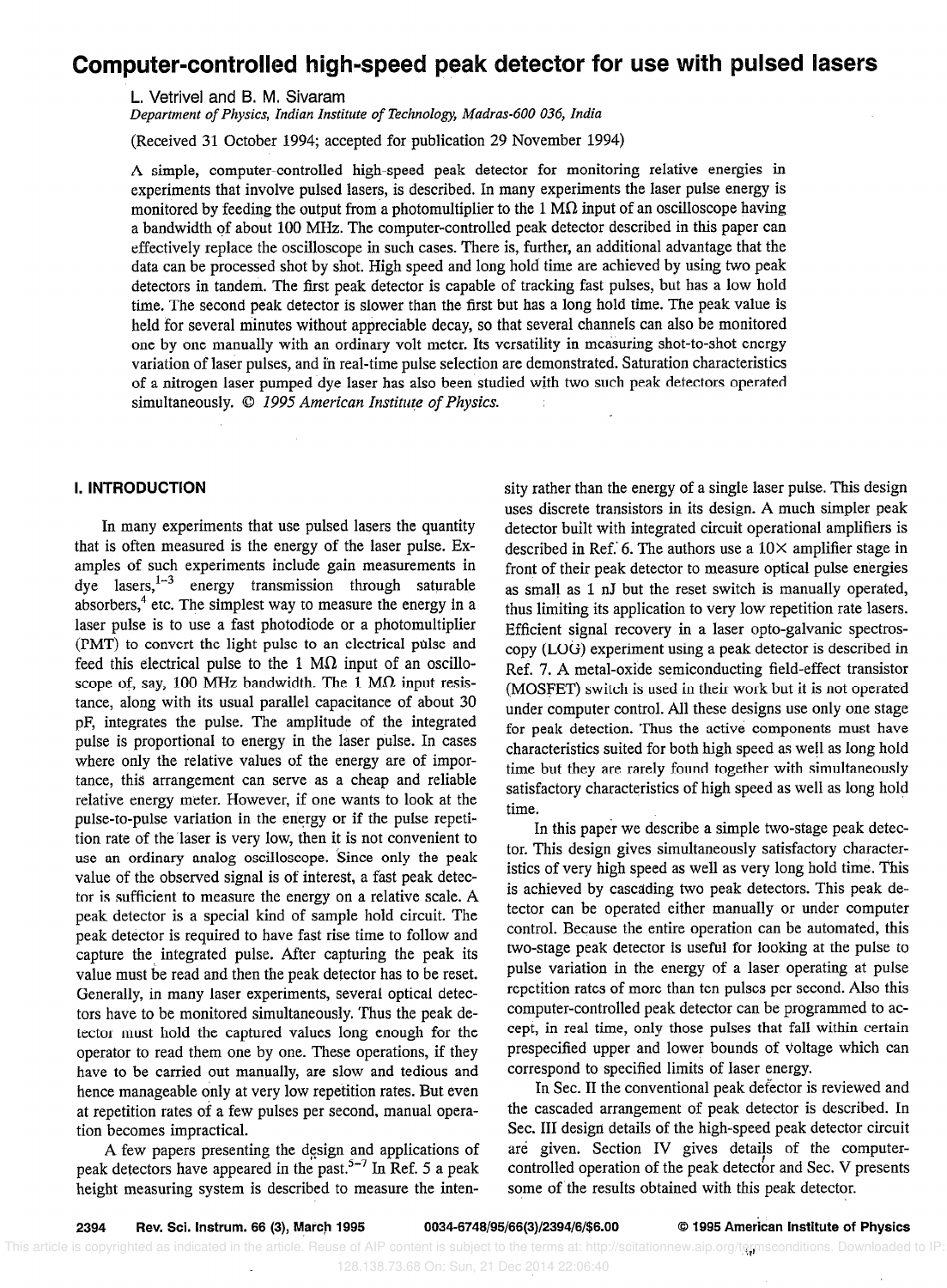

 $(b)$ 

FIG. 1. (a) Typical oscilloscope trace of a nitrogen laser pulse obtained with a high-speed photodiode connected to the 50  $\Omega$  input of a wide band oscilloscope was used to observe the nitrogen laser pulse. (b) The same nitrogen laser pulse observed with the photodiode connected to the 1 M $\Omega$  input of the oscilloscope. The peak value of the signal shown in (b) is proportional to the energy in the laser pulse.

### II. THE PEAK DETECTOR

To illustrate the performance requirement of any peak detector for monitoring the energy output of short pulse lasers, a nitrogen laser pulse detected with a high-speed photodiode (Motorola, MRD 510) and a 500 MHz digital storage oscilloscope (TDS 520A, Tektronics) are shown in Fig. 1. Connecting the photodiode to the 50  $\Omega$  input (or using a 50  $\Omega$  terminator at the input) of the oscilloscope and adjusting the sweep speed, the actual shape of the nitrogen laser pulse (pulse width 6 ns) is obtained, a typical signal being shown in Fig. 1(a). When the photodiode is connected to the 1 M $\Omega$ input of the oscilloscope, the same signal appears as shown in Fig. l(b). In this case the rise time of the pulse was measured to be 4.2 ns. The peak value of this integrated trace is proportional to the energy in the laser pulse. Any peak detector meant for capturing this peak value must be fast enough to follow the rising edge (rise time  $\sim$ 4 ns) of the pulse shown in Fig. 1(b).

A conventional peak detector built with two operational amplifiers is shown in Fig. 2. The output of the opamp Al tracks the applied signal and charges the capacitor Cl through the diode Dl as long as the input is increasing. The output of the second opamp A2, which follows the voltage across the capacitor Cl is applied to the inverting terminal of the first opamp. After the peak value is reached, the input to Al starts going down and the diode Dl becomes reversebiased. Without the diode D2 the output of Al will go to a negative saturation voltage. Operational amplifiers take considerable time to recover from such saturation. In addition, if another pulse of higher amplitude follows, then the output of Al has to rise all the way from the negative saturation value to reach the amplitude of the present pulse. This will result in the speed of the peak detector being greatly reduced.

The second diode D2 prevents the opamp from going to negative saturation values and clamps the output to one diode drop (0.7 V) below the zero of the supply. This improves the speed of the peak detector considerably. To prevent the charge stored in C1 from leaking away three things must be done:

(1) Diodes with very low reverse leakage current should be used. Junction field-effect transistor (JFET) can be used as low leakage. diodes, as described later.



FIG. 2. Schematic diagram of a conventional peak detector.

Rev. Sci. Instrum., Vol. 66, No. 3, March 1995 Peak detector 2395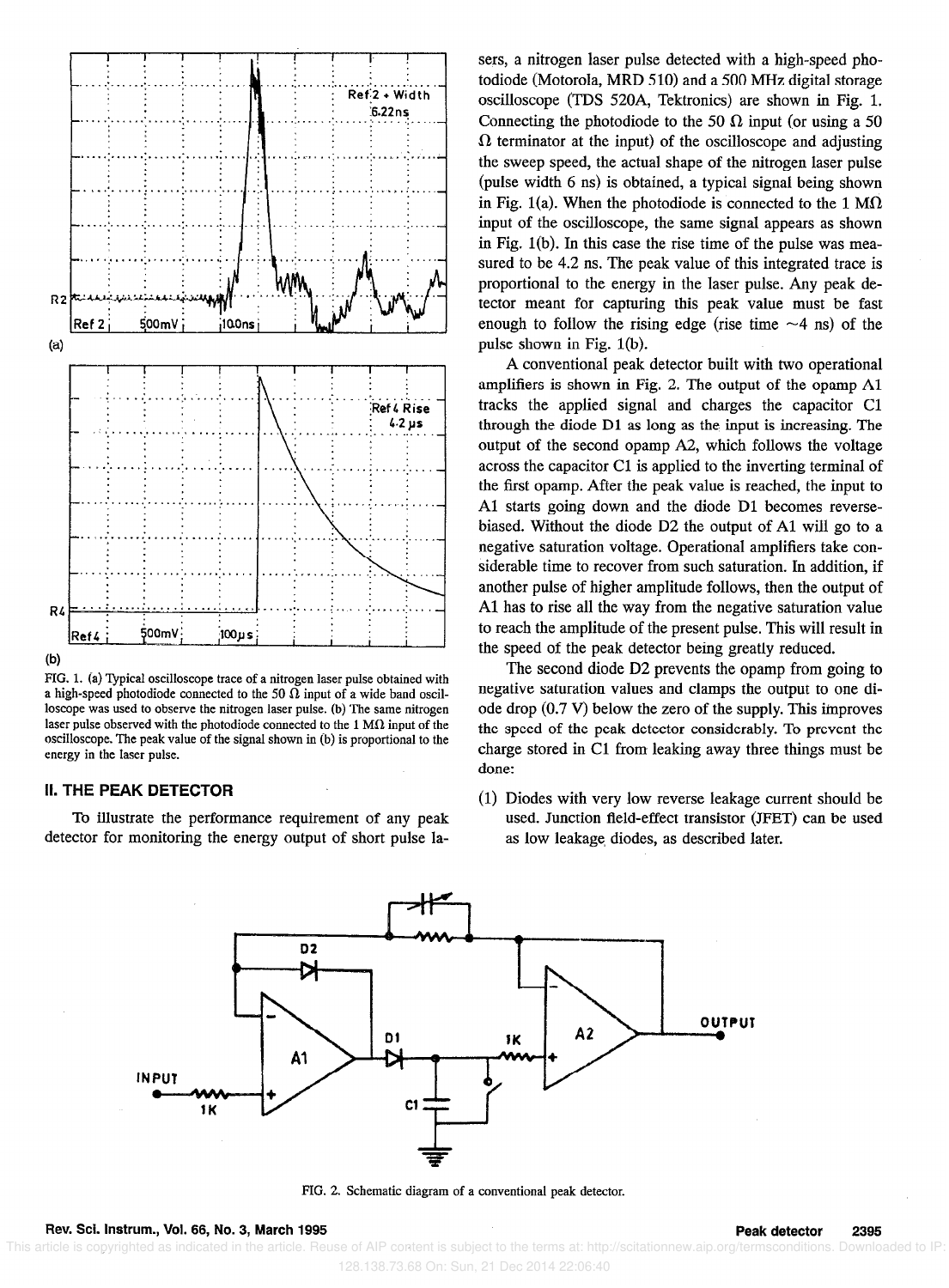

FIG. 3. Circuit diagram of the two stage peak detector.

- (2) Operational amplifiers with very low input bias current should be chosen for buffer amplifier A2 (FET input opamps have been used in our design).
- (3) Low leakage capacitors like Teflon or glass capacitors should be used for storage.

The rate at which the output of an opamp can change is given by its slew rate. Since Al has as its load a large capacitor, the output current capability of this opamp should also be adequately high. When the load capacitance is high many operational amplifiers tend to become unstable<sup>8</sup> and need to be carefully compensated.

The design of a conventional peak detector presents a practical problem when transported to high-speed regimes. The rise time of the voltage across Cl is not determined by the time constant of the ON resistance of the diode Dl times Cl but is dependent only on the current capability of the opamp A1.<sup>9</sup> The output slew rate is given by  $I_{\text{max}}/C1$  (V/s), as long as this value is not larger than the specified maximum slew rate of Al. Therefore, the first operational amplifier Al should have a high slew rate as well as large output current capability. Also the buffer amplifier A2 should have as low a leakage current as possible but at the same time have low transit time and high slew rate. In practice it is either difficult to get operational amplifiers with such specialized characteristics or they are expensive.

One simple technique to overcome the above-mentioned difficulties is to cascade two peak detectors. In the circuit presented in this paper, the first peak detector uses an opamp which has a very high slew rate (1000 V/s). To preserve its slew rate, a small capacitor (280 pF) is used as its load. As a consequence, this peak detector can track very fast pulses and detect their peak but can hold the peak voltage only for a short duration. The second peak detector is slower than the first, but fast enough to reach the peak before the first peak detector's output decays appreciably. The second peak detector uses a large storage capacitor (1 nF) and a high input impedance buffer stage so that the peak value detected is retained for several minutes. After reading the stored peak value the capacitors can be discharged and the peak detector is ready for the next input.

### III. CIRCUIT DESCRIPTION

The circuit diagram of the two-stage peak detector is shown in Fig. 3. The circuit shown is that of a positive peak detector. When the circuit is used with a PMT, which produces negative pulses, the circuit of Fig. 3 is converted for negative peak detection by reversing the polarities of all the diodes.

The input resistance R1 and capacitance C1 were chosen to simulate the input of an oscilloscope (100 MHz, analog) which we had been using in our previous experiments. The value of Cl (26 pF) along with the input capacitance of Al  $(-4 \text{ pF})$  is roughly equal to the input capacitance of such an oscilloscope. Diode Dl prevents the capacitor from discharging through the output terminal of Al. National Semiconductor LB0033 used here as Al, is a very high-speed, highcurrent buffer amplifier. Its slew rate is unaffected by capacitive loads up to 280 pF. Thus a ceramic capacitor of this value is used as C2. This capacitor, because of its leakage resistance and also because of leakage through Dl, cannot hold charge for more than a second. It can be shown that the voltage across the capacitor C2 decreases by a negligibly small amount in the first few microseconds that are required for the second peak detector to catch up with the first. The second stage is a conventional peak detector which uses two high-speed FET input operational amplifiers. Burr Brown 3554 was chosen as the input stage for this peak detector  $(A2)$  because of its high-current capability  $(100 \text{ mA})$  and high slew rate. Also, it is stable with capacitive loads exceeding 1 nF. This opamp charges a 1 nF storage capacitor C8. Since glass or Teflon capacitors (ultralow leakage capacitors) were not available for us, we used a polystyrene capacitors.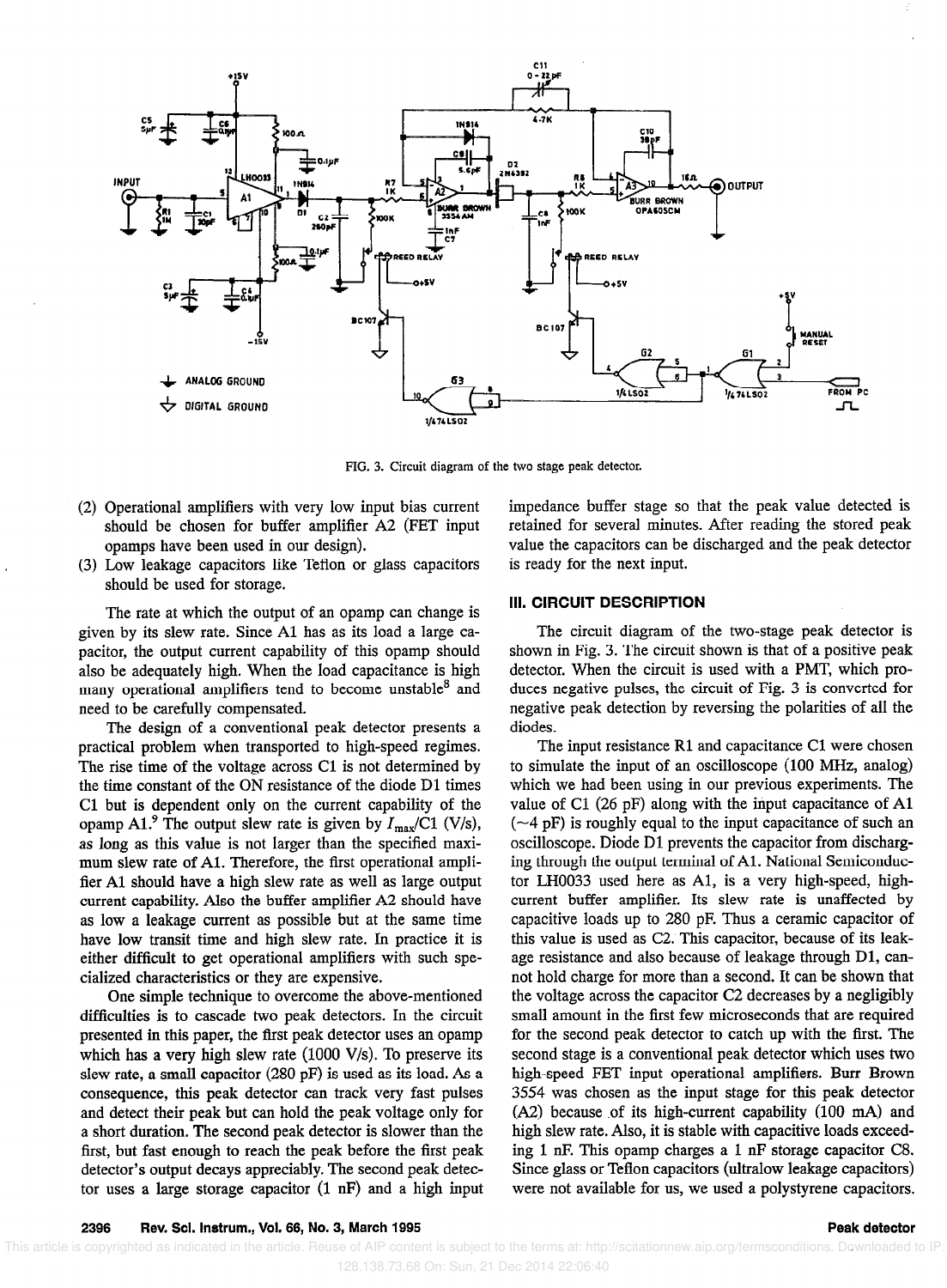Since the output is digitized within a few tens of milliseconds, the error produced due to leakage is negligible. Diode D2 is actually a junction field-effect transistor (2N4392, siliconix). This JFET is converted to a low leakage diode by tying its source and the drain leads together and using them as the cathode. The gate lead of the JFET is used as the anode. Capacitor C7 was used as per manufacturer's direction for capacitive load applications. C9 and Cl0 are the compensation capacitors, chosen carefully after many trials to give minimum overshoot. These values are strongly dependent on the circuit layout. Resistors R7 and R9 protect the opamps from damage caused by current surges that occur while turning on the power to the circuit. While charging, the storage capacitors draw a lot of current from the power supply. This can lead to a voltage drop in the wiring and may disturb the normal operation of the peak detector. To overcome this a 5  $\mu$ Fd tantalum capacitor was connected between each of the supply leads and the ground. These capacitors act like local current sources and supply the necessary current when the opamps need it. Similarly low inductance ceramic capacitors (0.1  $\mu$ Fd) were used to bypass the transients that may appear in the supply lines. These capacitors should be placed as close to their respective opamps as possible. In our circuit they were placed within 15 mm of each opamp. Though these capacitors were employed for all three opamps, they are shown (C3, C4, C5, and C6) only for Al in Fig. 3. The first time the peak detector is turned on, the output may latch up to one of the supply rails. The trimmer capacitor Cl1 in the feedback loop of the second peak detector had to be adjusted to prevent the output from getting into this latch up condition. We found that once this initial setting is done the peak detector never latches up again.

Typical signals at the input and output of the two-stage peak detector are shown in Fig. 4. The rise time of the signal at the peak detector is about 1  $\mu$ s. By using smaller impedance for termination instead of 1 M $\Omega$  and 30 pF, this same peak detector could be used to detect the peak intensity<sup>5</sup> rather than the energy of the laser pulse. This is because the buffer amplifier Al used in the first peak detector has adequate current capability to track the fast signals. But in this case the optical detector used must give signals of sufficient amplitude. In the present design the output of the peak detector is offset to one diode drop (0.7 V) above the ground and the peak value is 1.4 V less than the peak value of the input signal. Thus the amplitude of the signal at input of the peak detector should be at least 0.7 V. To detect weak signals a fast amplifier<sup>6</sup> may be used in front of the peak detector.

The storage capacitors C2 and C8 are both discharged by energizing the normally open relays RLYl and RLY2. These are small PCB mountable relays (PLA Relays, India) that can be energized with a 5 V supply and draw less than 20 mA. These relays are connected to the logic gates as shown in Fig. 3 so that they can be operated by TTL signals from the PC. The NOR gate G3 also allows manual reset of the peak detector. The use of mechanical relays enormously simplifies the circuit design. Our choice of mechanical relays instead of solid-state switches was based on the following:



FIG. 4. Typical signals at the input (dotted line) and at the output (solid line) of the cascaded peak detector.

- (1) The maximum repetition rate of the laser used in OUT experiments is 10 pps. Thus between each pulse there is 100 ms. This is greater than the time needed for the relay contacts to close and open which is typically a few ms.
- (2) The capacitance between the contacts is much smaller than that obtained in solid state switches. This is very important ${}^{8}$  when the signal contains high-frequency components, as in the present case.
- (3) While the lifetime of the mechanical relay may not be as long as that of solid-state switch, it is compensated for in terms of the simplicity and lower cost. The relays used by us have worked for more than  $10^5$  shots without failure in our circuits. Also since these relays are available in dual inline packages (DIP) similar to that for ICs, they can be plugged into appropriate sockets and so it is very easy to replace them when there is a failure.

The storage capacitors are discharged through the 100 K resistors with their respective time constants. The larger of the two time constants, namely that for the second peak detector is only 0.1 ms. The 100 K resistor is used to limit the current and thus prevent the contacts from fusing together during the discharge.

The ICs used are all high-frequency ICs, the circuit layout was planned to minimize stray capacitance. The leads of all the components were kept very short to reduce inductance effects. In the double-sided printed circuit board designed by us, copper on the component side was left unetched to form the ground plane. The ground for the analog circuit was kept separate from that of the digital circuit and connected together only at a single point near the power supply. This prevents the formation of ground loops that may affect the operation of the digital part of the circuit.

Shielding of the peak detector is absolutely necessary since any noise like the 50 Hz line frequency noise will appear at the output of the peak detector as a dc offset. In our design we have used a simple shield made with 1.5~mmthick aluminum sheet with holes drilled to allow air to flow over the peak detector circuit boards for cooling purposes. Further, all the electronic circuits and equipment were'placed

Rev. Scl. Instrum., Vol. 66, No. 3, March 1995<br>icle is copyrighted as indicated in the article. Reuse of AIP content is subject to the terms at: http://scitationnew.aip.org/termsconditions. Downloaded to IP This article is copyrighted as indicated in the article. Reuse of AIP content is subject to the terms at: http://scitationnew.aip.org/termsconditions 128.138.73.68 On: Sun, 21 Dec 2014 22:06:40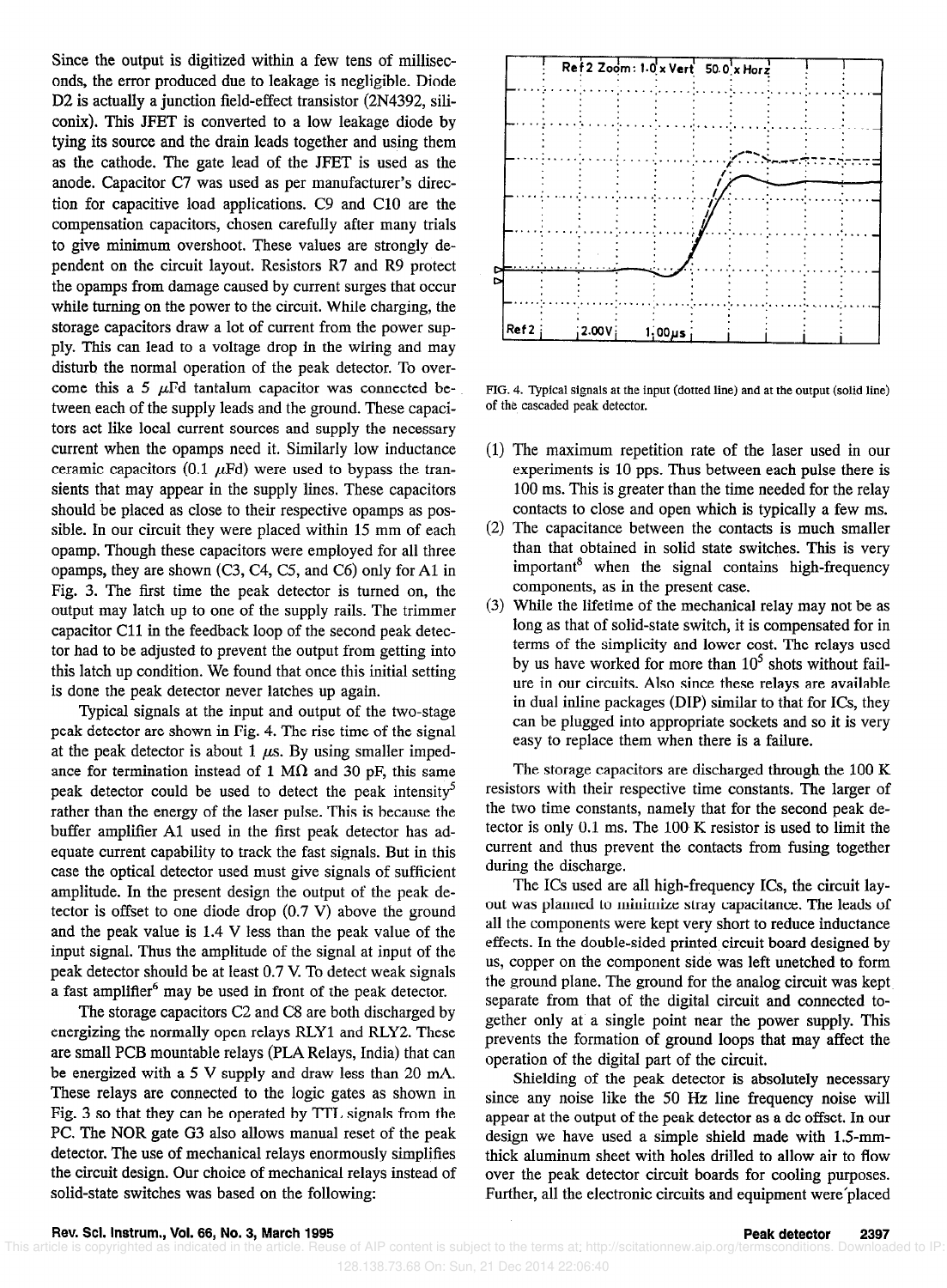inside a Faraday cage. Because a large current flows through the opamps each time they charge the capacitors, they can get hot and their input bias current will increase. Use of large heat sinks may increase the input capacitance and can slow down the peak detector. Thus instead of using heat sinks we have used forced air cooling for the circuit boards.

### IV. OPERATION OF THE PEAK DETECTOR

The output of each peak detector was connected to an analog-to-digital converter (ADC). For this purpose we have made use of two of the four 16-bit ADCs provided in an EG&G digital lock-in amplifier (model 5209). According to the manual these ADCs have a nominal conversion time of 10 ms. The conversion can be started by applying a  $5 V TTL$ signal to the ADC external trigger input provided in the lock-in amplifier. After conversion the output of each ADC was read using the IEEE488 interface. After reading, the peak detectors were reset by another TTL pulse lasting about 10 ms obtained from the PC.

The operation of the peak detectors must be synchronized with the firing of the laser. We have used these peak detectors with a Nd-YAG laser as well as a nitrogen laser. A silicon photodiode was used to detect the arrival of the laser pulse. The output of this photodiode was used to trigger a monostable multivibrator. The output of this monostable vibrator was a 5 V pulse lasting for several milliseconds. This circuit was carefully shielded and kept along with other circuits inside a Faraday cage. For sensing this signal and for supplying TTL pulses to the ADCs and the peak detector circuits, an interface board was built in our laboratory. This circuit<sup>10</sup> contains an Intel 8255 Parallel Peripheral Interface (PPI) chip which contains three 8-bit ports designated port A, B, and C. In our application this chip is configured such that the lower four bits of port C are outputs and the higher four bits are inputs. The signal indicating the firing of laser flash lamp is fed to one of these inputs. The control program, makes the computer wait for the trigger signal from the laser to arrive. Once this signal is detected, a pulse lasting approximately one millisecond is sent to trigger the ADCs. Since the peak detectors can store the peak for several tens of seconds without appreciable change in their value, delays due to jitter or A/D conversion do not cause any error. After allowing about 15 ms for the conversion to be completed, the result of conversions are read through the IEEE488 one by one. These values are processed as described in Sec. V of this paper and stored in a disk file. A longer pulse, lasting about 40 ms is then sent through the port to close the relays in the peak detector circuits. Thus the storage capacitors are discharged and the peak detector becomes ready for the next pulse. This cycle is repeated until the specified number of pulses are accumulated. The required delays were all generated by the software. In our experiments the pump laser produced pulses every 100 ms (10 pps). Thus processing of the data such as pulse selection and writing these data must be completed well within this 100 ms interval. Thus the program was written such that all the unnecessary overheads were avoided. For example, writing to monitor screen or a disk file takes a considerable amount of time. To avoid this delay, the data were stored in an array and only after the



FIG. 5. Pulse-to-pulse stability of the second-harmonic beam of a modelocked cavity dumped Nd-YAG laser monitored with the computercontrolled peak detector. ChanneI 1 corresponds to 0.7 V and the width of each channel is 0.47 V.

experiment was over were they passed onto the screen or disk file. This way more time is available for the processing.

### V. SOME TYPICAL APPLICATIONS

When optimizing the performance of any pulsed laser, one is often interested in the pulse to pulse stability of the laser. The computer-controlled peak detector described in this paper could be used to monitor the stability and the results could be displayed in the form of a histogram on the video monitor. A typical run of such an experiment is shown in Fig. 5. The laser used was a mode-locked, cavity dumped Nd-YAG laser (Continuum YG-601) operated at ten pulses per second. The histogram shown is for the second harmonic (532 nm) of the Nd-YAG laser. For this purpose a fast photodiode (Motorola MRD 510) was connected to the input of the peak detector. Care was taken to see that the photodiode was not saturated by using neutral density filters to attenuate the laser pulses. The computer was programmed to read the pulse heights for a specified number of pulses, which was 2000 in the present case. The data were transferred to memory after each shot and stored in an array. After the specified number of pulses, the data were sorted to give the frequency of occurrence of pulses within fixed intervals of voltage. The voltage range in which the photodiode's output is linear with intensity is divided into 120 channels. The number of pulses counted in each channel is plotted as function of channel number and displayed as shown in Fig. 5.

Amplified spontaneous emission (ASE) from laser dyes is usually studied by exciting dye media with intense pump pulses such as from a nitrogen laser. At low pump powers, the ASE intensity increases linearly with pump power. As the pump power is increased, gain saturation makes the ASE grow nonlinearly. In many experiments designed to study dye lasers the linear region is preferred. If the pulse to pulse fluctuation in the pump laser is very large, the system such as the dye laser may respond nonlinearly to the more intense pump pulses. We have used a pair of computer-controlled peak detectors simultaneously to study this saturation effect organic dye lasers. The experimental setup for producing